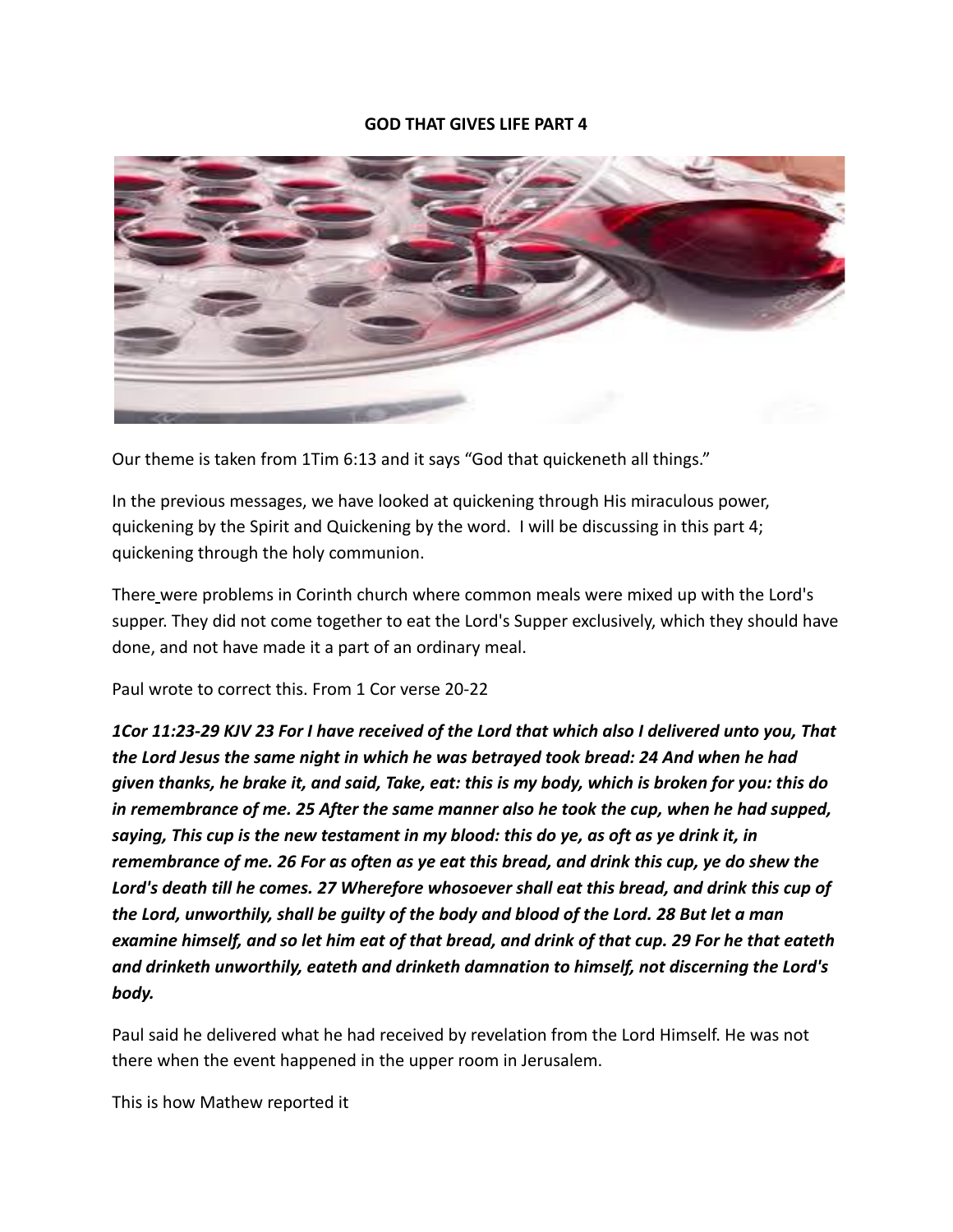*Mat 26:26 KJV And as they were eating, Jesus took bread, and blessed it, and brake it, and gave it to the disciples, and said, Take, eat; this is my body.*

This is how Mark reported it

*Mar 14:22 KJV And as they did eat, Jesus took bread, and blessed, and brake it, and gave to them, and said, Take, eat: this is my body.*

And this is how Luke reported it.

# *Luk 22:19 -20 KJV And he took bread, and gave thanks, and brake it, and gave unto them, saying, This is my body which is given for you: this do in remembrance of me. 20 Likewise also the cup after supper, saying, This cup is the new testament in my blood, which is shed for you*.

When you compare the gospels, it gives more understanding and what is left out by one is accounted for by the other. Here Luke was very close to the heart of the matter. However, he says, "this is my body that is given for you, this do in remembrance of me."

When He said "this do in remembrance of me." Paul, who was not there at that time got his revelation directly from the Lord and he added some facts that the evangelists did not mention.

When he says this do in remembrance of me, Paul said in verse 26

1Cor 11:26 KJV For as often as ye eat this bread, and drink this cup, ye do shew the Lord's death till he come. The Greek word for "ye do shew" is "kataggello." It means to announce, declare, promulgate, make known, to proclaim publicly, publish, to preach, shew, speak of, teach.

What this means is that the event that took place was real otherwise He wouldn't have instituted the memorials. He did suffer for mankind.

ye preach,—ye declare the Lord's death, ye assure the world of the truth of it,—it appears that the sacrament of the supper was instituted, not only to bring Christ's sufferings, and the happy consequences thereof, to the remembrance of his disciples, but to demonstrate the truth of these things to the world in all age. An impostor would not have asked people or disciples to commemorate it.

Purpose of the sacraments:

After breaking the bread, He said this is my body that is broken for you. It was a symbolic demonstration and prophetic. His body was broken when they beat Him with stripes, crowned with thorns, nailed his hands and legs and pierced his side with a javelin.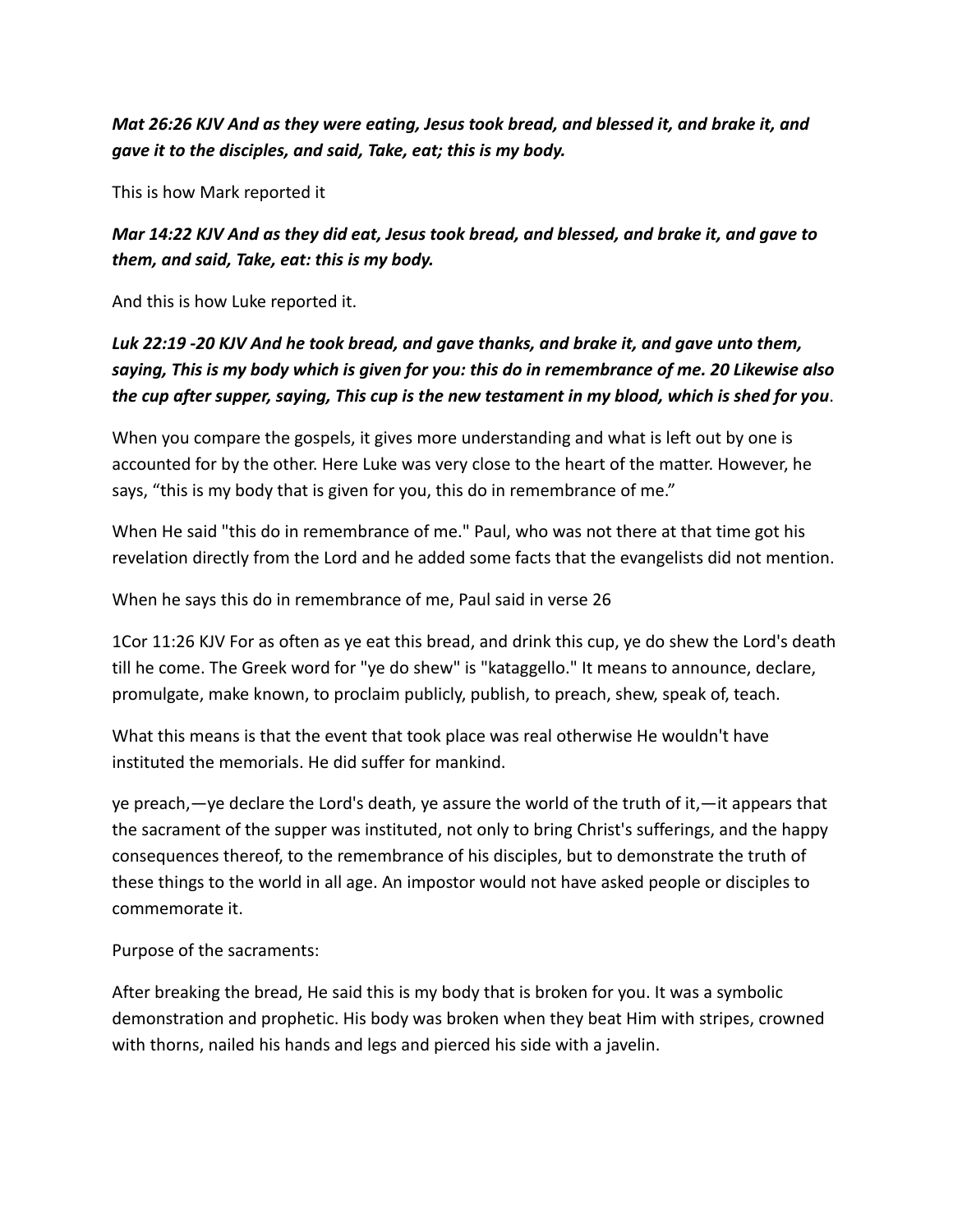Why was His body broken like this? He said it was for you. The Greek word used is "huper" it means: instead of, for your sake, and on behalf of. In order words, it is our bodies that are supposed to be broken, but His was broken so that ours will not be broken.

Today bodies are broken through sickness and diseases, poverty, psychological torture, wrong mental health and afflictions of mind and soul. But the Lord's body was broken to avert, prevent and possibly remedy all these.

### **The Blood**

Covenants are ratified by blood so also the shedding of the blood ratified the New Covenant we are in. A better covenant established on better promises.

The blood was shed for the remission of sin. Remission is not the same as forgiveness even though most of our translation mixes them up. Remission is what the sinners need when coming to the faith and forgiveness is what the Christian needs when he makes mistakes.

### **Problem in the church**.

*1Cor 11:27-30 KJV 27 Wherefore whosoever shall eat this bread, and drink this cup of the Lord, unworthily, shall be guilty of the body and blood of the Lord. 28 But let a man examine himself, and so let him eat of that bread, and drink of that cup. 29 For he that eateth and drinketh unworthily, eateth and drinketh damnation to himself, not discerning the Lord's body. 30 For this cause many are weak and sickly among you, and many sleep.*

Paul does not say, "Let a man examine himself, and then not eat or drink at the communion." The examination should lead him to repentance, and to faith, and should then bring him to the table of fellowship in the right state of mind and heart.

The problems were that they were eating and drinking the sacraments unworthily. What does the Bible mean by unworthily? This statement has made many Church members to abstain from communion because they felt unworthy.

Let me quickly say that none of us is worthy in ourselves to partake in anything with the Lord. But when we became born again, He made us worthy and qualified. It is by grace we are saved.

Most persons interpret it as if it were "unworthy," and not "unworthily," and seem to suppose that it refers to their personal qualifications, to their "unfitness" to partake of it, rather than to the manner in which it is done.

It is to be remembered, therefore. that the word used here is an "adverb," and not an "adjective," and has reference to the manner of observing the ordinance, and not to their personal qualifications or fitness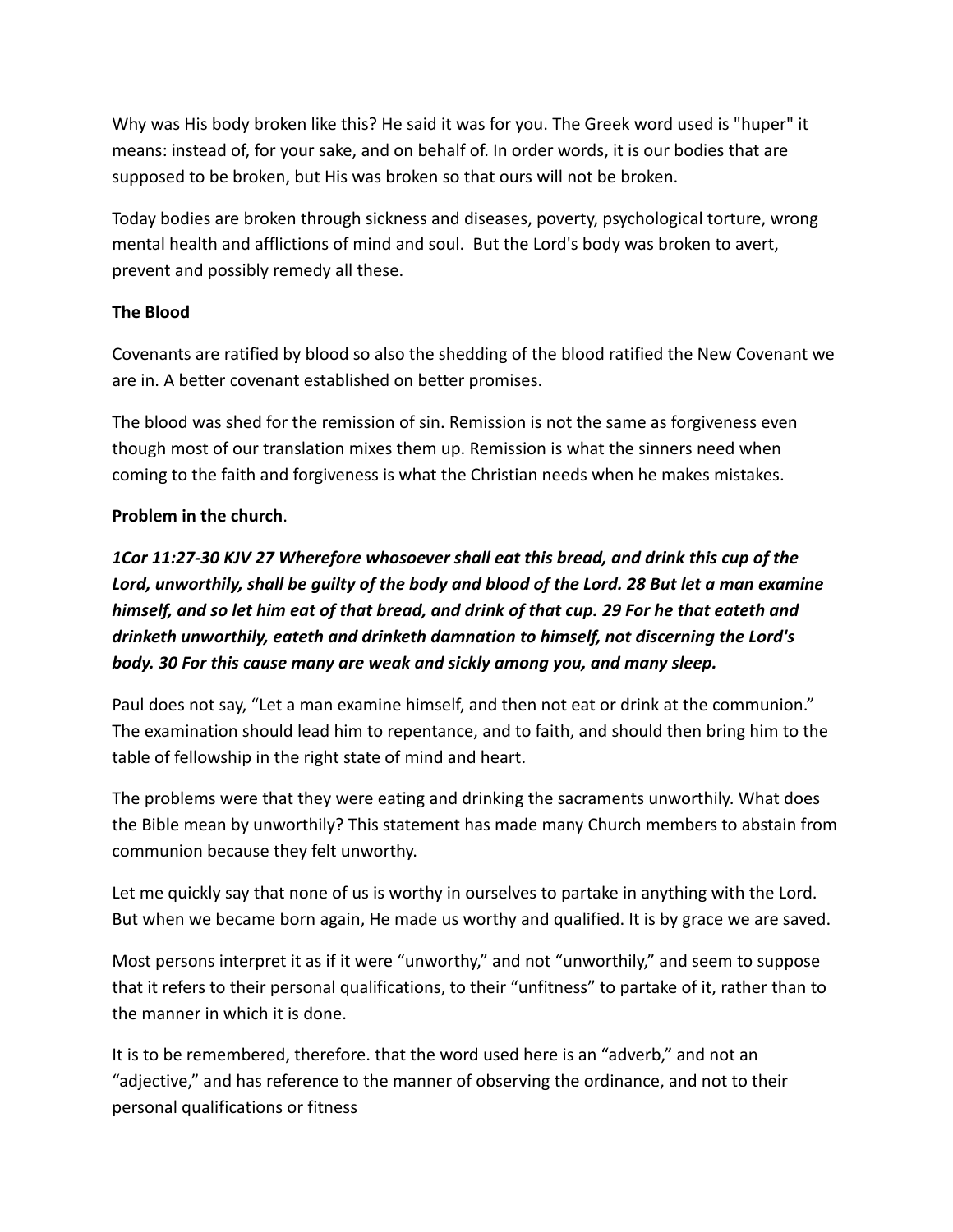The term "unworthily" is "anaxio". it means properly "in an unworthy or improper" manner "*in a manner unsuitable to the purposes for which it was designed or instituted*;"

But what they are talking about unworthily, it is talking about "irreverently" This word is "anaxios" and it only appeared twice in KJV' In verse 11 and 29. So, allowing the Bible to comment on itself will help us to define the word "unworthily."

Verse 29

# *1Cor 11:29 KJV For he that eateth and drinketh unworthily, eateth and drinketh damnation to himself, not discerning the Lord's body*.

He said that anyone who eateth and drinketh unworthily did damnation unto himself because he did not discern the Lord's body. The word "discern" is "diakrino" and it means to make distinction, separation and difference.

Isaiah prophesied His death. He said, "He was wounded for our transgressions, He was bruised for our iniquity. The chastisement of our peace is upon Him, and with His stripes we are healed" ( Isa 53:5 ).

So through the broken body of Christ we were healed. He suffered for us. So that he who eats of the body of Christ not discerning the Lord's body does not take and receive that healing provided for through the suffering of Jesus. And for this cause a lot of people are sick, a lot of people are weak; some have even died.

You could have been healed if you had only appropriated the work of Jesus Christ. But they did not discern the Lord's body when they took the broken bread.

This is the explanation they were able to know that the blood was shed for the remission of sins but were unable to know what the bread they were partaking was meant for.

#### **Consequence**:

The consequence is in verse, many were weak, sickly and died because they didn't discern the Lord's body. They didn't take advantage of what was given unto them as Luke put it. Luke says this is my body that is given "for" you. This is one of the advantages we have as New Testament people. His body was broken so that we will not be weak and sickly but strong all our days.

The passover was the commemoration of the departure of the children of Israel from Egypt and that night they ate their meal in a hurry. Because of that one meal, look at what the Bible says hundreds of years later.